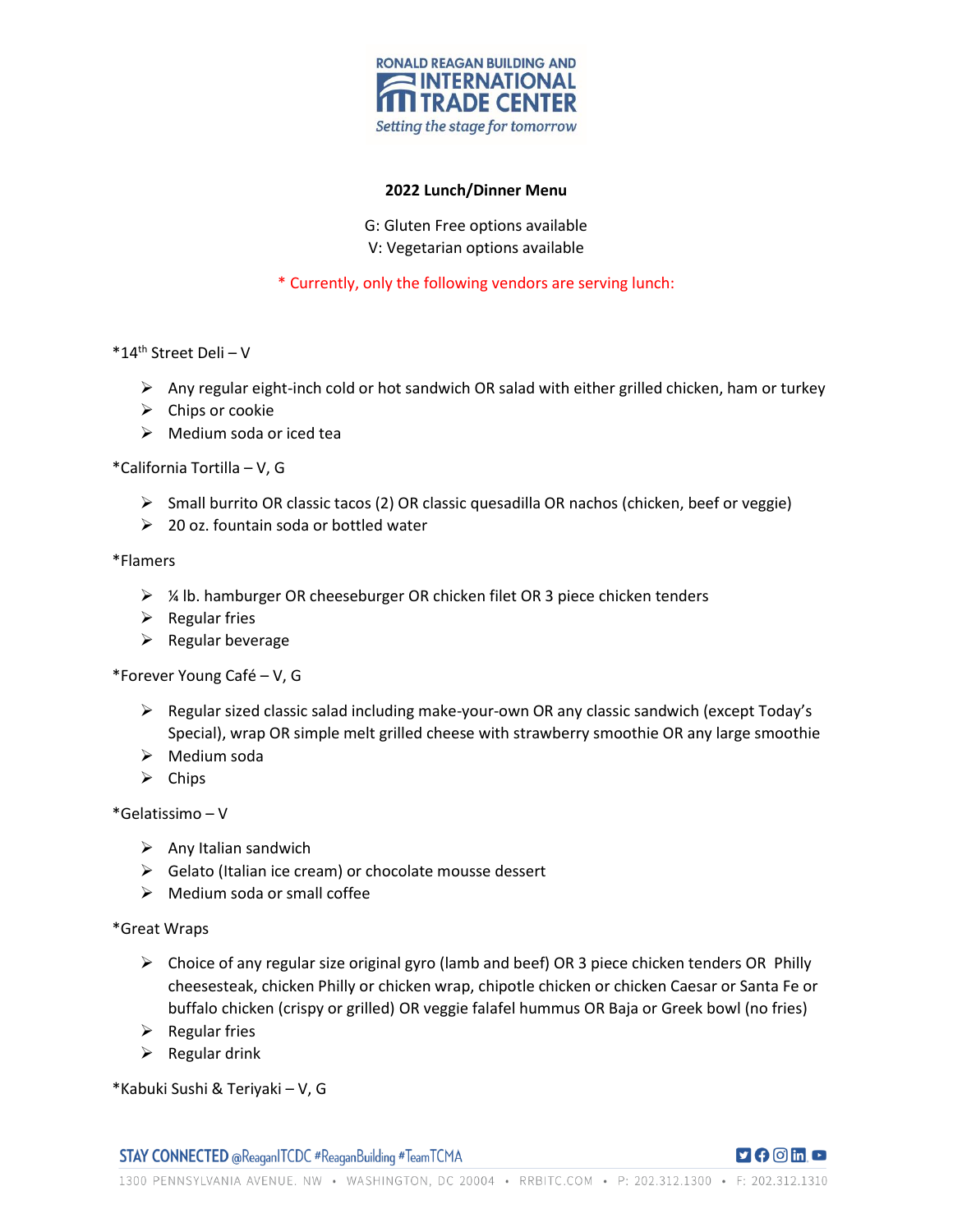

- $\triangleright$  Rice bowl choices: chicken teriyaki or sesame chicken or chicken and noodles OR salad with chicken OR sushi: 12 pcs California roll or 6 pcs spicy Cali and 6 pcs California roll or 12 pcs. Veggie roll or 4 pcs spring roll
- $\triangleright$  Medium fountain drink

\*Larry's Cookies & Ice Cream

- $\triangleright$  Two scoops of ice cream Or one scoop of ice cream and one cookie OR two cookies
- $\triangleright$  Medium soda or coffee

## Nook – V, G

- $\rightarrow$  12" cheese quesadilla OR pulled BBQ pork sandwich OR pulled BBQ vegan sandwich OR pulled BBQ chicken sandwich
- $\rightarrow$  -Small salad or chips
- Mini dessert
- $\rightarrow$  Soft drink or water

#### \*Panera Bread

- Half sandwich (Grilled Cheese, Mediterranean Veggie, Turkey, Tuna or Ham) OR half salad (Greens, Greek or Caesar)
- $\triangleright$  Cup of soup (excludes Mac & Cheese)
- $\triangleright$  Regular drink (fountain, 20 oz. water)

## Quick Pita – V, G

- Gyro (lamb and beef or chicken) OR falafel (vegan) OR pita-burger OR cheese-pita
- $\rightarrow$  -French fries or baklava
- → 20 oz. soft drink or bottled water

#### \*R&B Steak and Grill

- Philly Cheesesteak OR Chicken Cheesesteak OR Chicken Strips OR 10 Chicken Nuggets OR Buffalo Sub OR 6 Boneless Buffalo Wings
- $\triangleright$  French Fries
- $\triangleright$  Medium drink

\*Sbarro

- $\triangleright$  One slice of any NY pizza with a side salad OR one slice of any NY pizza with 2 garlic breadsticks OR one slice of any NY pizza with one cookie or chips OR spaghetti or baked ziti with garlic breadsticks
- $\triangleright$  Regular fountain drink
- \*Smoothie King V, G

**STAY CONNECTED @ReaganITCDC #ReaganBuilding #TeamTCMA**